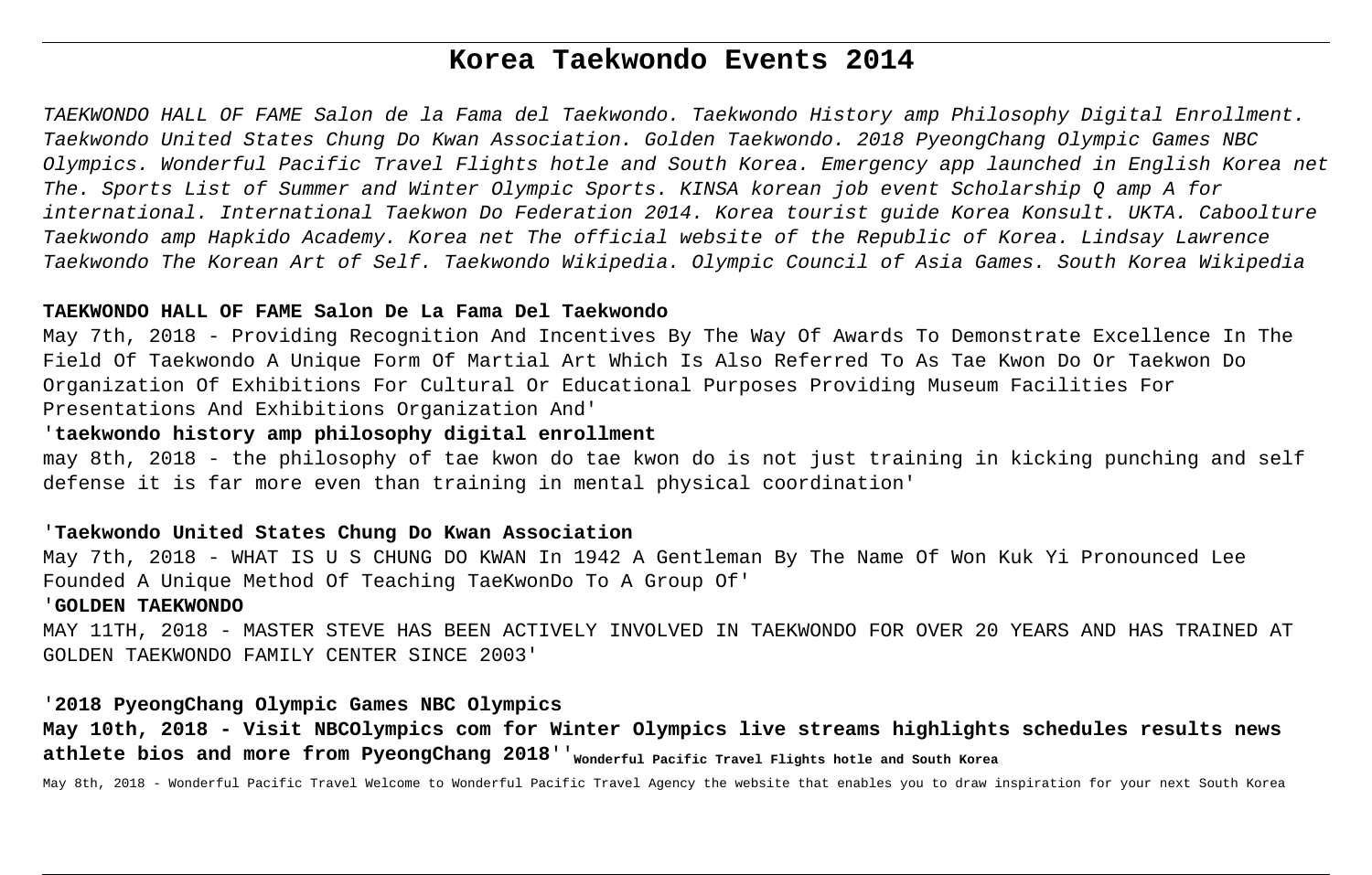holidays''**Emergency App Launched In English Korea Net The**

March 5th, 2014 - The App Can Be Downloaded From Google's Play Store Apple's AppStore And From Markets Run By Local Mobile Telecommunication Companies "Despite Significant Increases In The Number Of Foreign Tourists And Residents In Korea There Were No Emergency Information Apps Available''**sports list of summer and winter olympic sports**

may 5th, 2018 - official list of all summer winter and historical olympic sports learn about the disciplines sports and events that are part of the olympic movement''**KINSA KOREAN JOB EVENT SCHOLARSHIP Q AMP A FOR INTERNATIONAL**

MAY 10TH, 2018 - PORTAL FOR INTERNATIONAL STUDENTS IN KOREA FREE EVENT TAEKWONDO EXPERIENCE PROGRAM FOR FOREIGNERS PERIOD MAY 10TH 2018 OCT 2018 BREAK TIME AUG 2018 TIME EVERY WEDNESDAY AND THURSDAYÂ $\epsilon$ !'

#### '**international taekwon do federation 2014**

may 9th, 2018 - 11th apr 2018 anniversary of taekwon do today marks the 63rd anniversary of the inauguration of taekwon do more 22nd mar 2018 itf anniversary today marks the anniversary of the formation of the itf in south korea on march 22nd 1966'

#### '**Korea tourist guide Korea Konsult**

May 8th, 2018 - Korean San Francisco Busan is the second biggest city of South Korea It is known for its beaches hot springs nature reserves and events such as the city s renowned international film festival held each fall'

'**UKTA**

**May 11th, 2018 - The United Kingdom Taekwon Do Association Established 1967**''**CABOOLTURE TAEKWONDO AMP HAPKIDO ACADEMY**

**MAY 7TH, 2018 - CABOOLTURE TAEKWONDO AMP HAPKIDO ACADEMY THE CABOOLTURE TAEKWONDO AND HAPKIDO ACADEMY IS A MARTIAL ARTS CLUB SPECIALISING IN TAEKWONDO AND HAPKIDO STYLES OF MARTIAL ARTS**''**KOREA NET THE OFFICIAL WEBSITE OF THE REPUBLIC OF KOREA**

MAY 6TH, 2018 - THE SOUTH KOREAN GOVERNMENT PROVIDES NEWS ABOUT KOREA KOREAN GOVERNMENT POLICY INFORMATION ON KOREAN HISTORY KOREAN CULTURE TRAVELING IN SOUTH

KOREA LIFE IN KOREA INTER KOREAN RELATIONS AND MORE''**Lindsay Lawrence Taekwondo The Korean Art of Self**

**May 10th, 2018 - Students and Instructors from LLTKD made up a group of 15 from TCGB who completed a 3 day seminar organised by Chungdokwan Korea Held at the National Sports University near the Olympic Park in Seoul attendees trained with students and instructors from the Chungdokwan groups from France to Hong King Mexico**